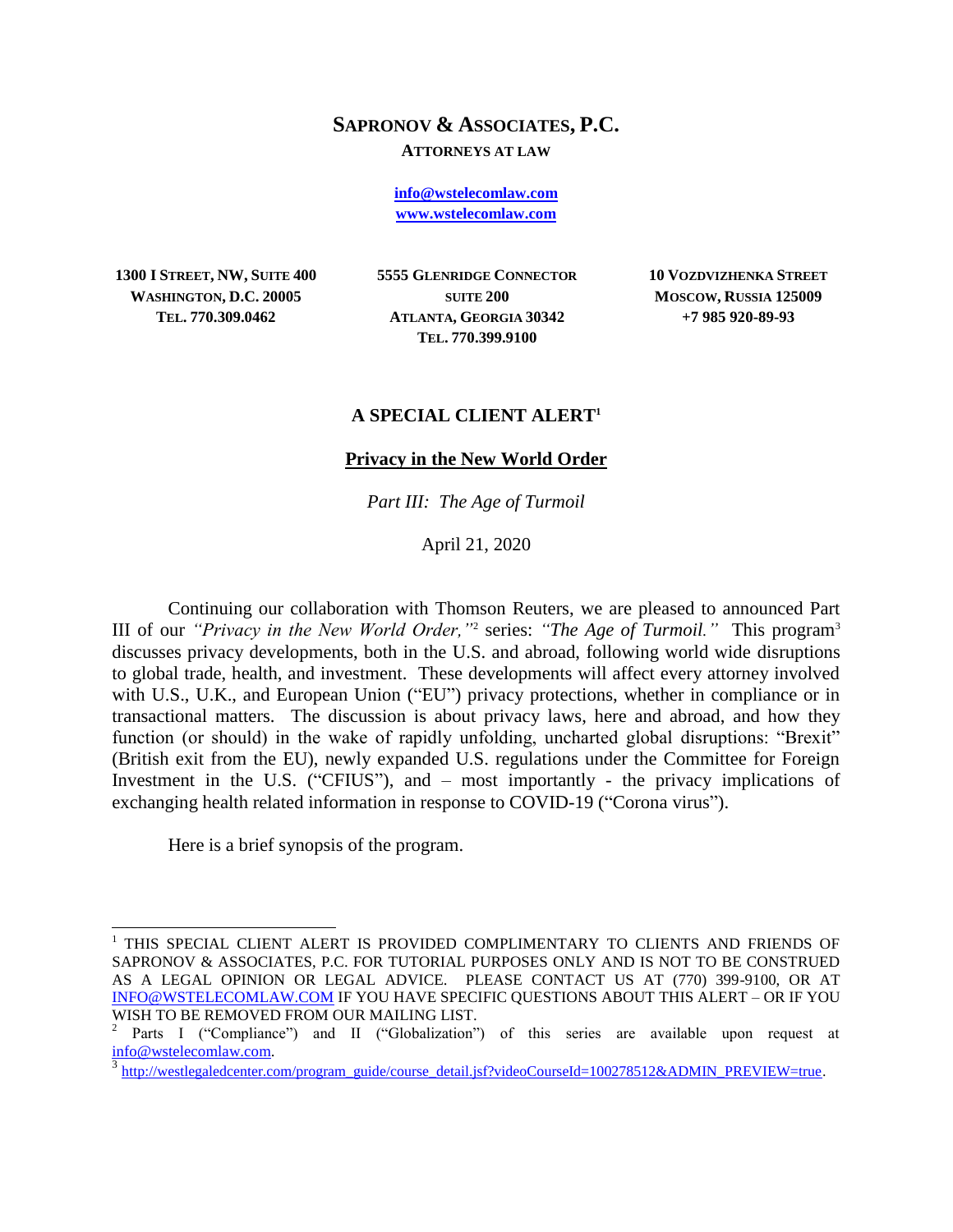### **I. Privacy and the Pandemic**

As the Corona virus envelops the world and authorities scramble to contain it, privacy is the least of its victims' worries. The Health Insurance Portability and Accountability Act of 1996 ("HIPAA") and other privacy laws surely were not enacted to create life-threatening treatment compliance delays. Viewed in that context, Corona virus privacy protection would seem oxymoronic.

Or maybe not. Even as governments muster resources to identify Corona's reach with the help of Google and the like, location data and other private health information amassed by the Internet giants will remain in their possession long after the virus is gone. A few alarms have already been raised, especially about "Big Tech" control over Corona related personal data.<sup>4</sup> Sen. Edward Markey (D. MA), a long-time telecom policy veteran, has expressed concern in writing to the Office of Science and Technology Policy over the use of geolocation data by U.S. government "partnerships" (an Orwellian thought) with Google and the like. Consent to use this information (as required for hospital patients by HIPAA) or the right to demand one forgets it (as required by the GDPR) is probably not a foremost concern of such patients while the virus spreads; someday soon it might be.

This session will focus on a series of important issues about the virus and the health care system that are arising as we speak. These issues will be discussed, including a series of new developments related to the U.S. government's activities to enforce the HIPAA rules, as well as some of the international implications in this area.

# **II. Privacy Developments Around the Globe**

# **A. General Data Protection Regulation ("GDPR") and the EU**

The GDPR is nearly at the two-year mark and the sentiment among EU regulators is that (with its grace period now expired) it is ripe for more stringent enforcement action. While many companies have made significant strides in GDPR compliance, hiring necessary resources and reinforcing internal privacy governance, there remain plenty of outliers, including among big tech. We take a look at some enforcement priorities for EU regulators, review a sampling of enforcement actions (indicative of things to come) and spend time on EU class actions for privacy violations – still stuck at the starting block. Finally, we conclude with a look at a few trends and difficulties that companies face as they strive for GDPR compliance. Is the GDPR already outdated?

# **B. Privacy in the U.K. after Brexit**

The U.K. left the EU on January 31, 2020 and is now engaged in a complex negotiation of its future trading relationship with the EU for a transition period, which will last until the end of 2020. This session will focus on how Brexit affects the U.K.'s privacy laws, the application

 4 Se[e https://www.politico.com/news/2020/03/18/big-tech-coronavirus-134523.](https://www.politico.com/news/2020/03/18/big-tech-coronavirus-134523)